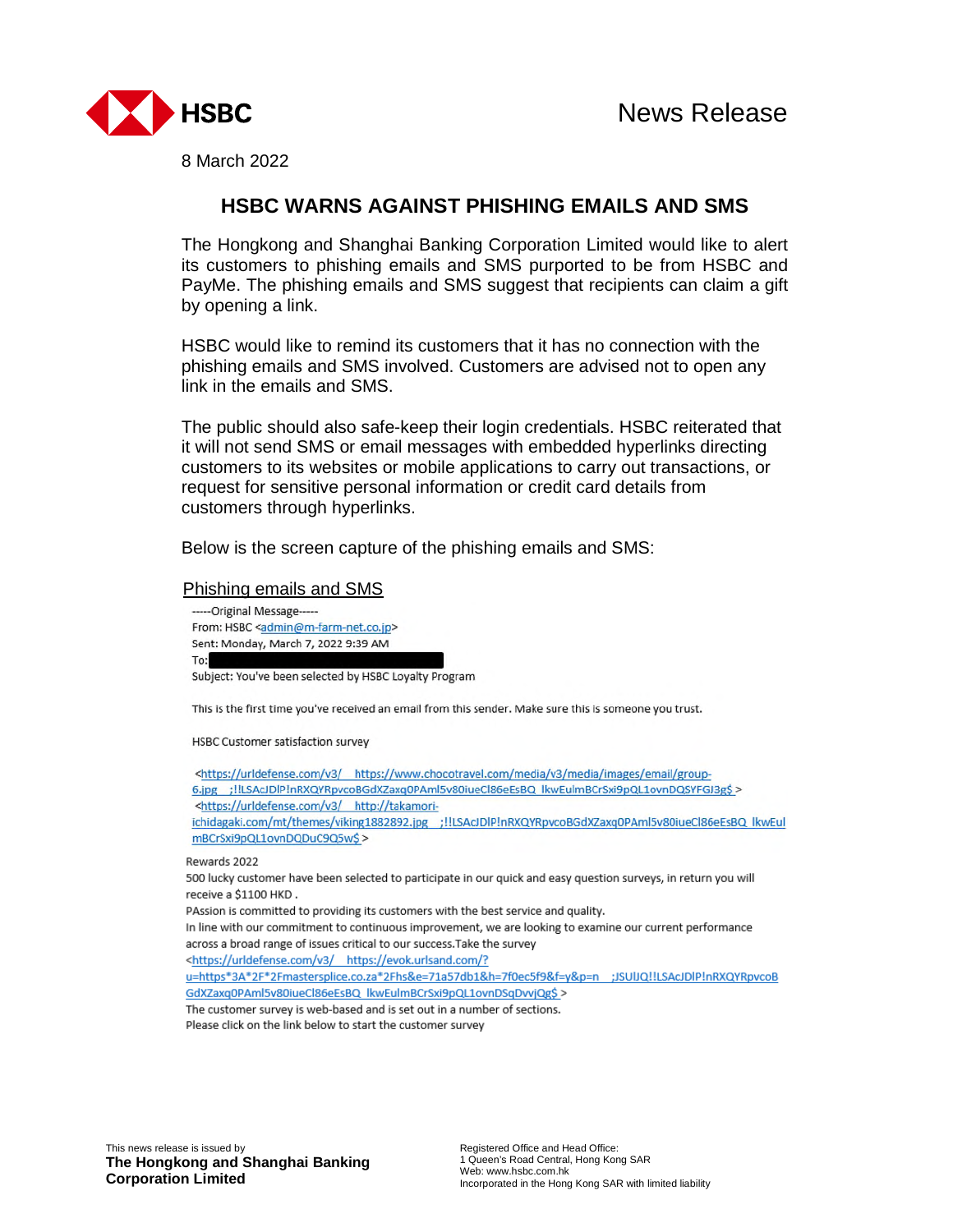喜件人: PayMe <support@simentelprovsu.co

收件人: 傳送日期: 2022年3月4日星期五 上午08:12:05 [GMT+8] 主旨: PayMe sent you 213.62 HKD.



 $+$  HKD 213.62

Simply claim your gift to your card from here.

04/03/2022



Fraudulent websites https://mastersplice.co.za https://evok.urlsand.com https://redemption.sa.stc.blackfoxsport.com/aymin/index.php?id=400 https://paymehk.com/400 http://www.ki910mo.com

Customers are reminded to ensure they are connected to a valid HSBC site. The Bank and PayMe's Hong Kong domains are http://www.hsbc.com.hk and https://payme.hsbc.com.hk/ respectively. Customers should access banking services by keying in the website address at the address bar of the browser.

If customers are concerned, they should call the HSBC Personal Customer service hotline at 2233 3000 and/ or report to the Police.